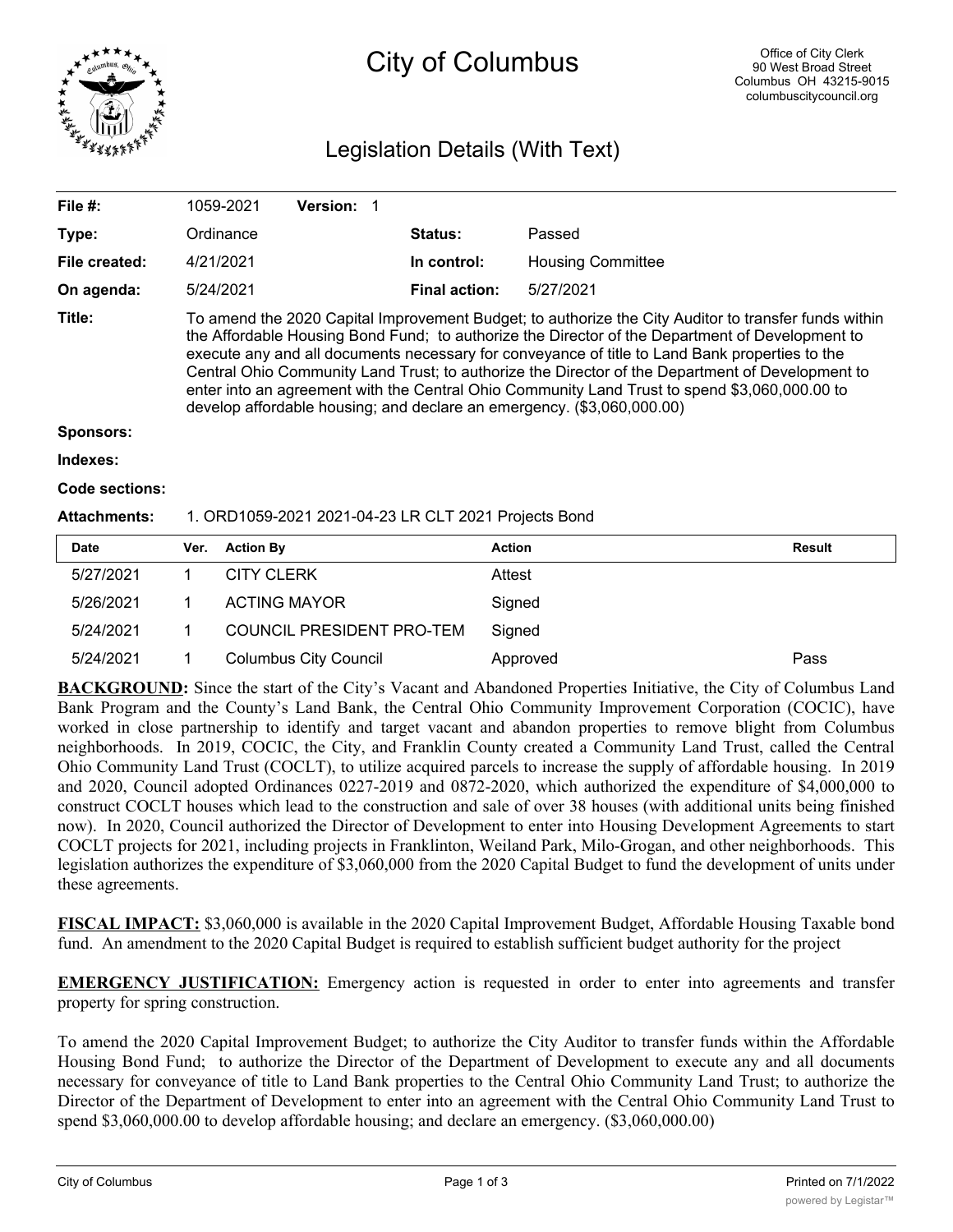**WHEREAS,** since the establishment of Franklin County's Land Reutilization Corporation, the Central Ohio Community Improvement Corporation (COCIC), the COCIC and the City's Land Reutilization Program (Land Banks) have worked in close partnership to identify and target vacant and abandon properties to remove blight from Columbus neighborhoods; and

**WHEREAS,** the partnership has resulted in the reduction of vacant and abandoned properties in the City and the accumulation of hundreds of vacant lots located in neighborhoods ready for investment; and

**WHEREAS,** COCIC has created a not-for-profit subsidiary, the Central Ohio Community Land Trust (COCLT), to serve as a community land trust on the behalf of the City of Columbus and Franklin County; and

**WHEREAS,** by Ordinance 0227-2019, Columbus City Council authorized the Director of the Department of Development to enter into the agreement with the Central Ohio Community Improvement Corporation to establish a Community Land Trust and authorized the expenditure of \$3,800,000; and

**WHEREAS,** by Ordinance 0872-2020, Columbus City Council authorized the expenditure of an additional \$200,000 to fund additional trust projects; and

**WHEREAS,** by Ordinance 1237-2020, Columbus City Council authorized the Director of Development to enter into this Agreement for up to \$1,000,000 to construct COCLT houses in Franklinton on and around the former Mt. Carmel Hospital site; and

**WHEREAS,** by Ordinance 2751-2020, Columbus City Council authorized the Director of Development to enter into this Agreement for up to \$4,000,000 to construct COCLT houses in various Columbus neighborhoods; and

**WHEREAS,** it is necessary to request authorization to enter into an agreement and expend \$3.06 million to fund COCLT projects for 2021. The funds will be used to reduce the purchase price of houses developed for the COCLT for qualified buyers; and

**WHEREAS,** it is necessary to amend the 2020 Capital Improvement Budget in order to provide sufficient authority; and

**WHEREAS,** an emergency exists in the usual daily operation of the Department of Development in that it is immediately necessary to authorize the Director to enter into an agreement with COCLT so projects can start in spring 2021, all for the preservation of the public health, peace, property, safety and welfare; and **NOW THEREFORE**,

## **BE IT ORDAINED BY THE COUNCIL OF THE CITY OF COLUMBUS:**

**SECTION 1.** That the 2020 Capital Improvements Budget authorized by ordinance 2521-2020 be amended as follows to establish sufficient authority for this this project:

Fund / Project / Project Name / C.I.B. / Change / C.I.B. as Amended 7779 / P782012-100000 / Affordable Housing Funds / \$8,750,000.00 / (\$3,060,000.00) / \$5,690,000.00 7779 / P782025-100000 / Community Land Trust / \$0.00 / \$3,060,000.00 / \$3,060,000.00

**SECTION 2.** That the transfer of \$3,060,000.00 or so much thereof as may be needed, is hereby authorized within Fund 7779 (Affordable Housing Fund), Dept-Div 44-11 (Land Redevelopment) per the account codes in the attachment to this ordinance.

**SECTION 3.** That the Director of the Department of Development is hereby authorized to enter into an agreement with the Central Ohio Community Improvement Corporation or its subsidiary, the Central Ohio Community Land Trust, to establish a community land trust and develop affordable housing.